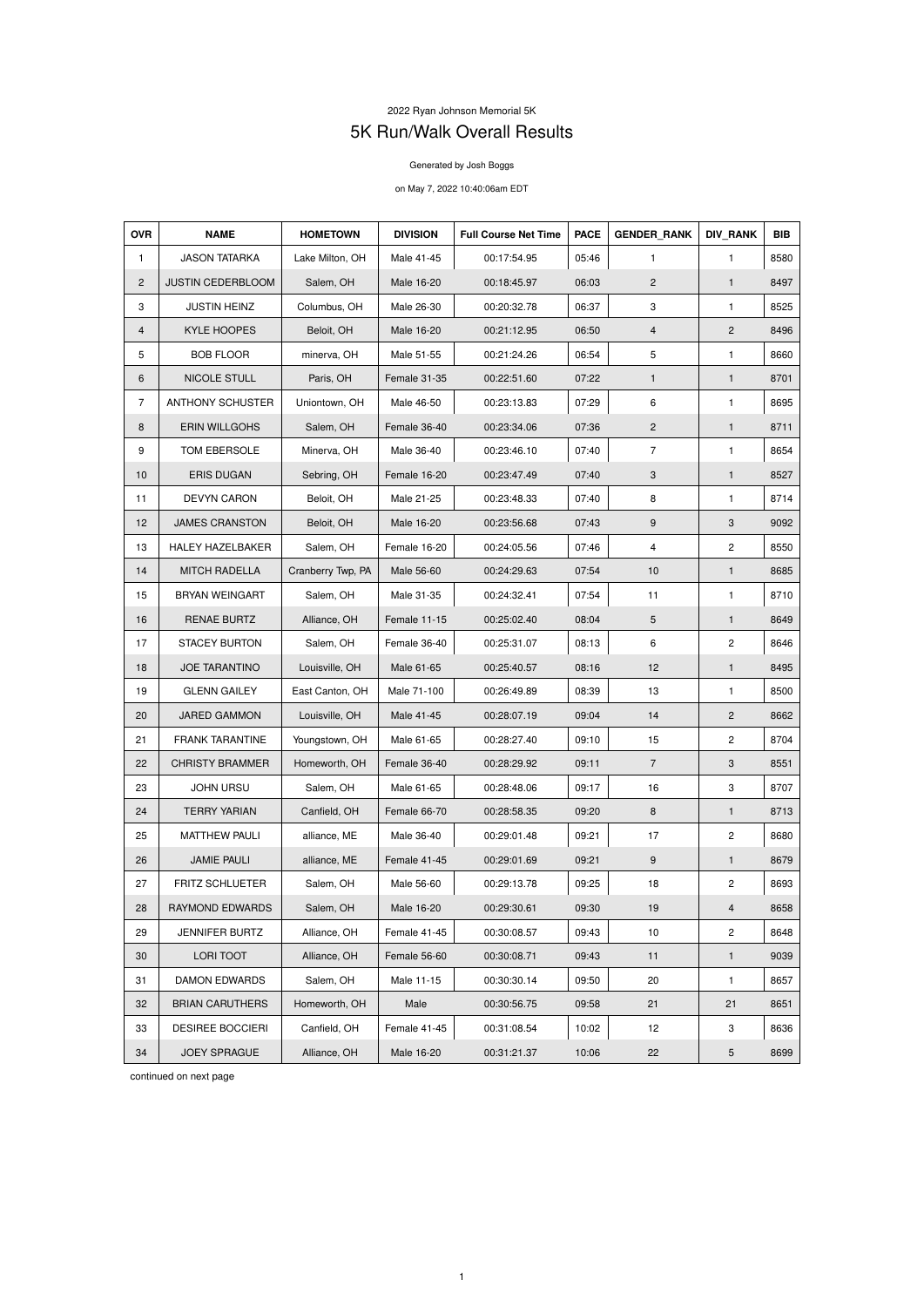continued from previous page

| <b>OVR</b> | <b>NAME</b>              | <b>HOMETOWN</b>    | <b>DIVISION</b>   | <b>Full Course Net Time</b> | <b>PACE</b> | <b>GENDER RANK</b> | <b>DIV RANK</b>       | <b>BIB</b> |
|------------|--------------------------|--------------------|-------------------|-----------------------------|-------------|--------------------|-----------------------|------------|
| 35         | RACHEL TEAGUE            | Deerfield, OH      | Female 11-15      | 00:31:23.43                 | 10:07       | 13                 | $\mathbf{2}^{\prime}$ | 9147       |
| 36         | <b>DIANA WOODS</b>       | Atwater, OH        | Female 71-100     | 00:31:49.34                 | 10:15       | 14                 | $\mathbf{1}$          | 8712       |
| 37         | <b>BRANDON BARNES</b>    | Cuyahoga Falls, OH | Male 31-35        | 00:31:58.86                 | 10:18       | 23                 | $\overline{2}$        | 8534       |
| 38         | <b>WENDY RAMSEY</b>      | Alliance, OH       | Female 56-60      | 00:32:24.65                 | 10:26       | 15                 | $\mathbf{2}$          | 8686       |
| 39         | <b>QUINCY RAE BURTON</b> | Salem, OH          | Female 11-15      | 00:32:52.26                 | 10:35       | 16                 | 3                     | 8644       |
| 40         | ETHAN OVERLY             | Berlin Center, OH  | Male 16-20        | 00:33:31.99                 | 10:48       | 24                 | 6                     | 9040       |
| 41         | <b>DYLAN DAVIN</b>       | Salem, OH          | Male 21-25        | 00:33:38.97                 | 10:50       | 25                 | $\mathbf{2}$          | 9009       |
| 42         | <b>CORI SANDS</b>        | Alliance, OH       | Female 51-55      | 00:33:39.71                 | 10:51       | 17                 | $\mathbf{1}$          | 8689       |
| 43         | <b>KHLOE MILTIADES</b>   | Uniontown, OH      | Female 10 & Under | 00:34:27.13                 | 11:06       | 18                 | $\mathbf{1}$          | 8676       |
| 44         | STEPHEN SAYRE            | Beloit, OH         | Male 41-45        | 00:35:36.23                 | 11:28       | 26                 | 3                     | 8692       |
| 45         | <b>MADILYN BRAMMER</b>   | Homeworth, OH      | Female 11-15      | 00:36:20.85                 | 11:42       | 19                 | 4                     | 8564       |
| 46         | <b>LAYLA SHUNN</b>       | Beloit, OH         | Female 11-15      | 00:36:23.76                 | 11:43       | 20                 | 5                     | 9142       |
| 47         | <b>CAROL PODRATSKY</b>   | Hanoverton, OH     | Female 56-60      | 00:36:26.11                 | 11:44       | 21                 | 3                     | 8682       |
| 48         | AMANDA VALLIE TEAGUE     | Deerfield, OH      | Female 31-35      | 00:38:29.95                 | 12:24       | 22                 | $\mathbf{2}$          | 9146       |
| 49         | <b>RENEE MILTIADES</b>   | Uniontown, OH      | Female 41-45      | 00:39:13.36                 | 12:38       | 23                 | 4                     | 8677       |
| 50         | <b>JOYCE STEIGER</b>     | Alliance, OH       | Female 56-60      | 00:39:21.35                 | 12:41       | 24                 | 4                     | 8700       |
| 51         | <b>KAREN MOFF</b>        | Beloit, OH         | Female 31-35      | 00:39:38.10                 | 12:46       | 25                 | 3                     | 8678       |
| 52         | DARRELL GAMMON           | Alliance, OH       | Male 66-70        | 00:39:50.86                 | 12:50       | 27                 | $\mathbf{1}$          | 8661       |
| 53         | PHYLLIS RYSER            | Salem, OH          | Female            | 00:40:24.54                 | 13:01       | 26                 | 26                    | 8688       |
| 54         | RACHEL HANCOCK           | Beloit, OH         | Female 46-50      | 00:40:35.04                 | 13:04       | 27                 | $\mathbf{1}$          | 8663       |
| 55         | JOANNE FIDDLER           | Alliance, OH       | Female            | 00:40:52.26                 | 13:10       | 28                 | 28                    | 8659       |
| 56         | <b>KARISSA BARTOW</b>    | North Canton, OH   | Female 41-45      | 00:40:53.31                 | 13:10       | 29                 | 5                     | 8633       |
| 57         | <b>HADLEY STUFF</b>      | Paris, OH          | Female 10 & Under | 00:42:10.84                 | 13:35       | 30                 | $\overline{c}$        | 8575       |
| 58         | <b>RANDY STUFF</b>       | Homeworth, OH      | Male 61-65        | 00:42:11.02                 | 13:35       | 28                 | $\overline{4}$        | 8562       |
| 59         | <b>ALLIE BRAMMER</b>     | Dundee, OH         | Female 11-15      | 00:43:08.23                 | 13:54       | 31                 | 6                     | 8572       |
| 60         | <b>HALLIE VIE BURTON</b> | Salem, OH          | Female 11-15      | 00:43:09.69                 | 13:54       | 32                 | $\overline{7}$        | 8643       |
| 61         | ADDISON REICHENBACH      | Sebring, OH        | Female 11-15      | 00:44:00.90                 | 14:11       | 33                 | 8                     | 8581       |
| 62         | <b>JERRY BEHELER</b>     | Alliance, OH       | Male 71-100       | 00:44:18.26                 | 14:16       | 29                 | $\overline{c}$        | 8635       |
| 63         | <b>MARCIE STULL</b>      | Paris, OH          | Female 10 & Under | 00:44:27.52                 | 14:19       | 34                 | 3                     | 8574       |
| 64         | ETHAN BARTOW             | North Canton, OH   | Male 11-15        | 00:45:04.52                 | 14:31       | 30                 | $\overline{c}$        | 8591       |
| 65         | <b>TIANA MITCHELL</b>    | Salem, OH          | Female 11-15      | 00:45:09.42                 | 14:33       | 35                 | 9                     | 8645       |
| 66         | <b>WILLOW ANN BURTON</b> | Salem, OH          | Female 10 & Under | 00:45:10.86                 | 14:33       | 36                 | 4                     | 8647       |
| 67         | ERICA JOHNSON            | Salem, OH          | Female 21-25      | 00:45:46.66                 | 14:45       | 37                 | 1                     | 8668       |
| 68         | ABBEY BARTOSZEWICS       | Alliance, OH       | Female 26-30      | 00:45:47.93                 | 14:45       | 38                 | $\mathbf{1}$          | 8631       |
| 69         | DARLA BUTCHER            | Salem, OH          | Female 56-60      | 00:46:25.33                 | 14:57       | 39                 | 5                     | 8650       |
| 70         | CHERYL TAFE              | Beloit, OH         | Female 61-65      | 00:46:27.00                 | 14:58       | 40                 | $\mathbf{1}$          | 8703       |
| 71         | <b>BRANDI HEINZ</b>      | Columbus, OH       | Female 26-30      | 00:46:27.75                 | 14:58       | 41                 | $\overline{c}$        | 8510       |
| 72         | <b>BOB BONFENT</b>       | Alliance, OH       | Male 66-70        | 00:46:28.03                 | 14:58       | 31                 | $\overline{2}$        | 8514       |
| 73         | <b>GRAYSON VIZZUSO</b>   | Beloit, OH         | Male 10 & Under   | 00:48:19.74                 | 15:34       | 32                 | 1                     | 8708       |
| 74         | <b>LANDYN ZERKLE</b>     | Beloit, OH         | Male 11-15        | 00:48:20.64                 | 15:34       | 33                 | 3                     | 9070       |
| 75         | SHAWNNA VIZZUSO          | Beloit, OH         | Female 26-30      | 00:48:21.76                 | 15:34       | 42                 | 3                     | 8709       |

continued on next page